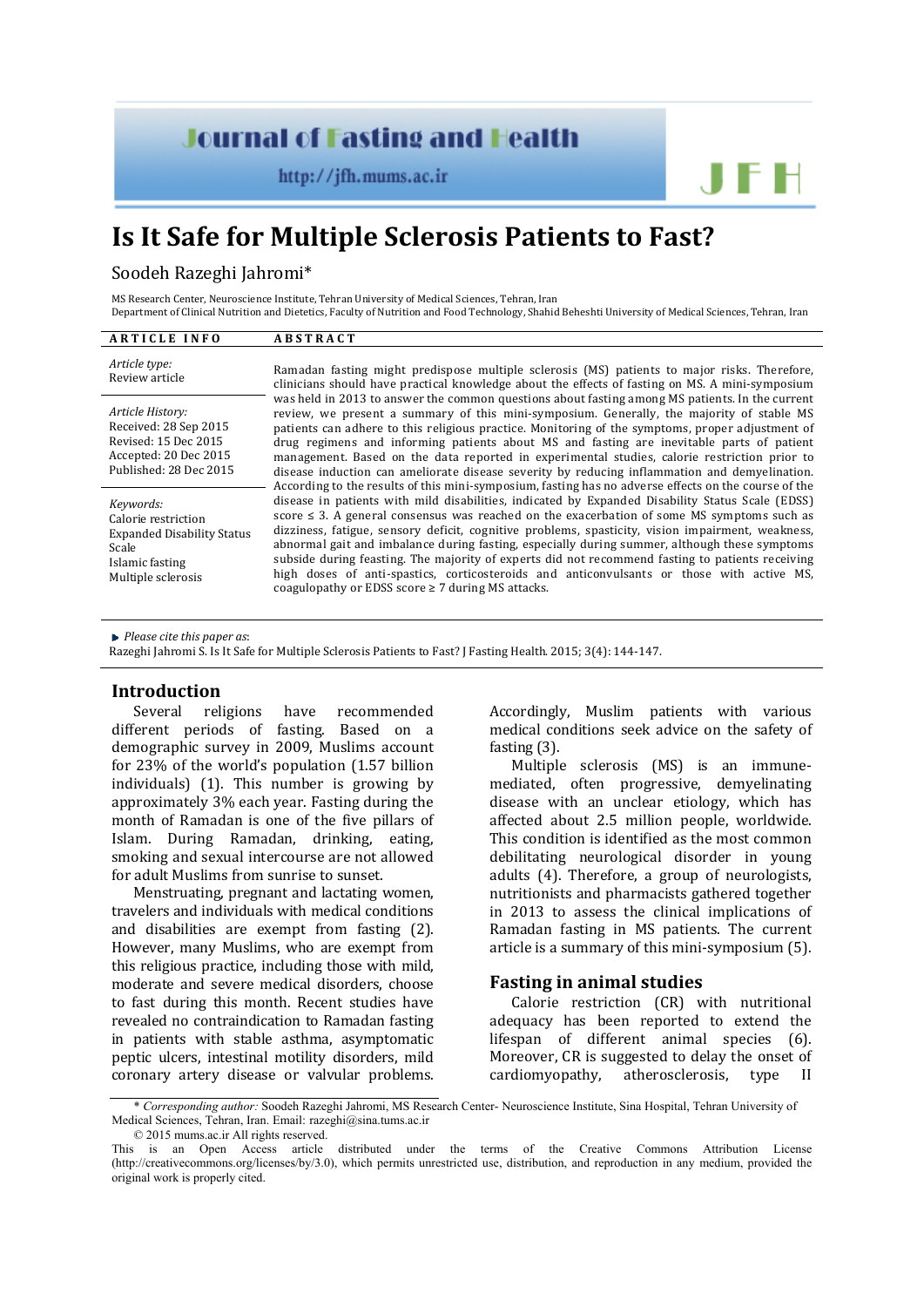diabetes, renal diseases, respiratory disorders and different types of cancer (6).

Several molecular and cellular mechanisms contribute to the effectiveness of CR in MS and experimental autoimmune encephalomyelitis (EAE), which is an animal model for MS. CR might ameliorate age-related increments in phospho-IkB, tumor necrosis factor-α and nuclear factor kappaB (7), improve the antioxidant defense (8), reduce the mitochondrial production of free radicals (9), promote the activity of neurotrophic factors (10), enhance neurogenesis (6), induce anti-inflammatory characteristics (6) and reduce leptin level and oligodendrocyte apoptosis (11).

Few studies have assessed the effect of CR on EAE. Based on a study by Esquifino et al., CR started to reduce disease severity in rats by 33- 66% from day 15 prior to EAE induction (7, 12). Based on the findings, 66% CR in rats led to impaired proliferation of lymphocytes, reduction in the number of CD4+ cells in lymphoid organs and dampened production of interferon gamma. In a study by Piccio et al., 40% CR in mice five weeks prior to EAE induction had positive effects on the course of the disease. In fact, CR worked through inducing the production of endogenous glucocorticoids (13).

#### **Fasting in human studies**

Despite the scarcity of data on Islamic fasting and MS, the antioxidative and immunomodulatory properties of fasting have been recently assessed. Ahmed T et al. assessed 10% and 30% CR in 40 healthy, overweight men and women for six weeks. Delayed-type hypersensitivity responses, which reflect cellmediated immunity, were significantly induced in both groups. Furthermore, 30% CR decreased T-cell proliferative responses to anti-CD3 (14). Moreover, as Latifynia et al. indicated, Ramadan fasting could improve innate immune responses (15). Epidemiologic studies also reported the beneficial effects of calorie restriction in reducing MS risk (16-18).

So far, only two studies have been conducted on Ramadan fasting in MS patients, which reported no significant differences in EDSS score, relapse rate and gadolinium-enhanced lesions on MRI of fasting and non-fasting MS patients (with EDSS score < 3) in six-month and one-year follow-ups (19, 20).

## **Summary of the mini-symposium**  *Safety of fasting for MS patients*

Islamic fasting is considered to be risk-free for the majority of MS patients. However, a general recommendation cannot be proposed, and the individual's condition should be taken into account. According to previous studies, Ramadan fasting does not seem to have any unfavorable short-term effects on MS patients with mild disabilities (19, 20). Patients should be under precise care for individual symptoms (e.g., fatigue and energy level), MS type, extent of disability, use of medications and systemic disorders. Moreover, patients should be educated on the symptoms related to MS exacerbation.

## **Effects of fasting on MS symptoms**

Based on previous studies, fasting has no adverse short-term effects on the course of MS (19, 20). However, some MS symptoms, including dizziness, fatigue, spasticity, weakness, cognitive problems, impaired vision, abnormal gait and imbalance might exacerbate during fasting, although the patient's status is normalized during feasting.

Previous research has reported fastinginduced fatigue and perceived fatigue in healthy adults (21). According to the available data, fasting has no unfavorable effects on the vision of healthy adults (22). However, experts believe that fasting could affect vision in MS patients, unlike healthy adults. In a previous study, Ramadan fasting had adverse impacts on postural control of judo athletes (23). In another study on healthy athletes, comparison of cognitive function in the morning and afternoon showed a significant decline in verbal and visual learning, memory and psychomotor functions (24).

### **Fasting and MS exacerbation**

According to the available data, Ramadan fasting neither provokes nor inhibits MS attacks.

#### **Fasting and symptomatic treatments**

In some cases, adjusting the drug regimen is possible during Ramadan by prescribing longacting or slow-release drugs during feast time or substituting oral agents with injections; however, timing alteration between doses could affect drug efficacy and tolerability (3).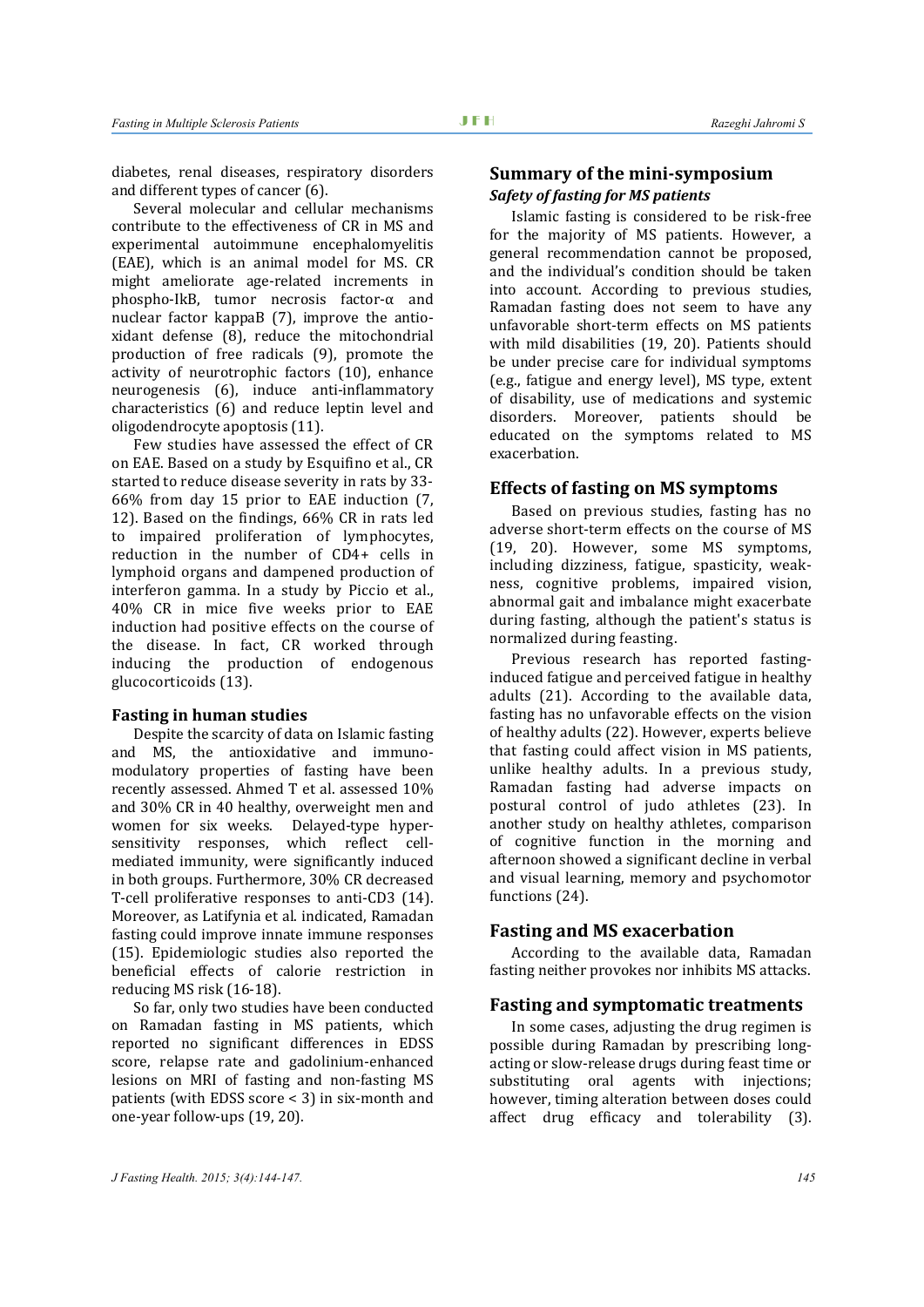Furthermore, food-drug interactions can lead to delayed, increased or reduced bioavailability of the drug.

Among commonly prescribed medications in MS patients, food-drug interactions have been reported in pregabalin, tizanidine, gabapentin, carbamazepine and selective serotonin reuptake inhibitors (25-30). Most experts believe that patients on high doses of antiepileptic and antispastic drugs or those using medications more than twice a day are not eligible for fasting.

## **Fasting and disease-modifying drugs**

The pharmacodynamics and pharmacokinetics of glatiramer acetate and interferons are not affected by fasting or food consumption (31, 32). There are no available data on the effect of fasting on fingolimod. Prolonged fasting could affect the pharmacodynamics and<br>pharmacokinetics of immunosuppressive immunosuppressive agents. Also, drug-food interactions may result in delayed, reduced or increased systemic availability of these agents. Moreover, limited access to fluids during fasting might negatively affect cyclophosphamide levels (33).

## **Fasting and the level of disability**

Fasting is reported to be risk-free for patients with EDSS scores  $\leq$  3 (19, 20). Patients with higher EDSS scores are less active and are consequently at a higher risk of upper urinary tract infections, constipation, diverticulitis and bedsores; in fact, dehydration might aggravate these symptoms. Consequently, fasting is not recommended to patients with EDSS scores ≥ 7.

#### **Fasting and MS type**

Regardless of MS type, patients with highly active MS should avoid fasting. Additionally, patients, who have experienced MS attacks during or after Ramadan fasting, should refrain from this practice.

## **The safety of month-long fasting in hot climates for MS patients**

Fasting during summer might exacerbate the unfavorable effects of fasting. Individualized monitoring of MS patients, who are willing to fast, is highly recommended. According to Saadatnia et al., fasting for 13 h/day for 28 days did not induce any unfavorable short-term effects (19). Therefore, the interval between fasting days must be arranged, considering the patient's condition. Moreover, appropriate food and liquid intake during feasting and adequate sleep are recommended.

## **Conclusion**

In the reviewed mini-symposium, a general consensus was reached on the safety of Ramadan fasting for many MS patients. Individualized monitoring of diet, drug regimens and sleep patterns would help reduce the potential unfavorable effects of fasting. However, fasting is not recommended during MS attacks for patients on high doses of anticonvulsants or anti-spastic drugs and those with active MS, EDSS score  $\geq 7$  or coagulopathy.

#### **Conflicts of interest**

The authors declare no personal or financial conflicts of interest.

## **References**

- 1. Al-Arouj M, Assaad-Khalil S, Buse J, Fahdil I, Fahmy M, Hafez S, et al. Recommendations for management of diabetes during Ramadan update 2010. Diabetes Care. 2010; 33(8):1895- 902.
- 2. Azizi F. Islamic fasting and health. Ann Nutr Metab. 2010; 56(4):273-82.
- 3. Beshyah SA, Fathalla W, Saleh A, Al Kaddour A, Noshi M, Al Hateethi H, et al. Ramadan fasting and the medical patient: an overview for clinicians. Ibnosina J Med Biomed Sci. 2010; 2(5): 240-57.
- 4. Wingerchuk DM, Lucchinetti CF, Noseworthy<br>IH. Multiple sclerosis: current patho-Multiple physiological concepts. Lab Invest. 2001; 81(3): 263-81.<br>5. Jahromi
- SR, Sahraian MA, Ashtari F. Ayromlou H, Etemadifar M, Ghaffarpour M, et al. Islamic fasting and multiple sclerosis. BMC Neurol. 2014; 14(1):56.
- 6. Maalouf M, Rho JM, Mattson MP. The neuroprotective restriction, the ketogenic diet, and ketone bodies. Brain Res Rev. 2009; 59(2):293-315.
- 7. Esquifino A, Cano P, Jimenez V, Cutrera RA, Cardinali DP. Experimental allergic encephalomyelitis in male Lewis rats subjected to calorie restriction. J Physiol Biochem. 2004;  $60(4):245-52.$ <br>8. Opalach K.
- Rangaraju S, Madorsky I, Leeuwenburgh C, Notterpek L. Lifelong calorie restriction alleviates age-related damage in peripheral nerves. Rejuvenation Res. 2010; 13(1):65-74.